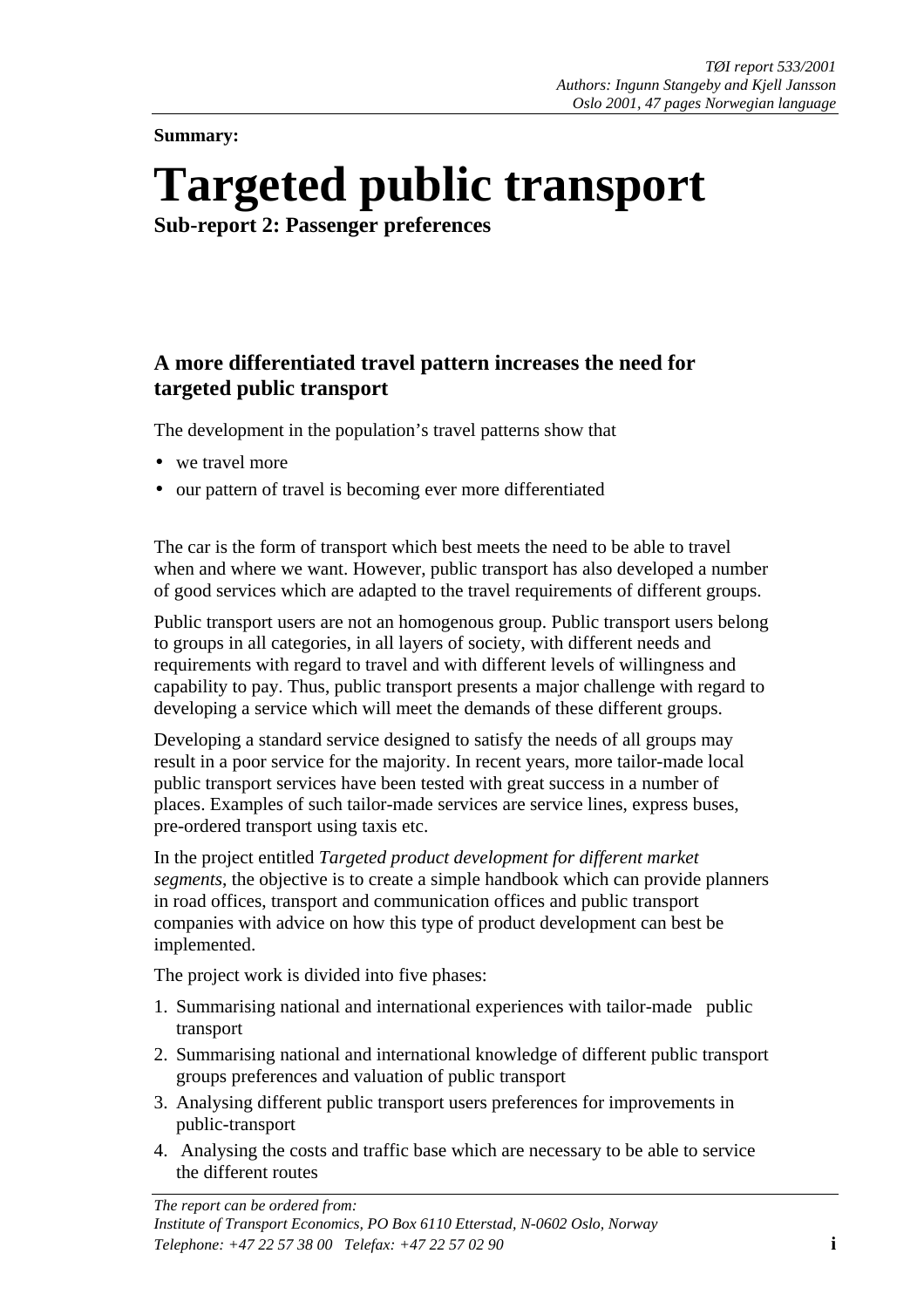5. Creating a simple handbook with examples and advice for developing tailormade services

Sub-report 2 summarises national and international knowledge about different public transport groups' preferences and valuation of public transport. The report does not give any "recipe" for how to design a targeted public transport service. We will deal with this at a later date in a simple handbook for this. However, the report looks at experiences from home and abroad with regard to passengers' preferences. It is important to identify these preferences in order to design a public transport service which is targeted towards the different market segments.

#### **Different components of the journey are evaluated differently**

A journey is made up of a number of components: walking to and from the bus stop and travelling on the various forms of transport, with or without a seat. When changing transport during the journey, the traveller has to find his way to the second form of transport and wait for the next departure before he can travel further.

Different people experience the journey in different ways. How much time one has to spare, attitudes towards the different forms transport, mobility, the design and maintenance of the bus stop, access to information, whether one finds a seat or not, contact with the driver or other personnel etc are all factors which are significant for the individual's experience of the journey.

In order to understand how people evaluate a journey, it is important to include more than just the price one pays for the journey and the actual time which is used. The total cost of the journey depends on how passengers experience the disadvantages of the different journey elements and standard factors, how they *evaluate* these and their *opinion* of standards and prices.

We will consider two different journeys, journey1 and journey2, which both start and end at the same place. For journey1, the actual journey time is 33 minutes: walking time to the bus-stop takes 5 minutes, waiting time at the bus stop is 3 minutes and the journey takes 10 minutes using the first form of transport. On this form of transport, we find a seat. Then we need to change transport and wait for 5 minutes before the next form of transport arrives. On this form of transport, the journey time is 5 minutes, but we do not find a seat. Finally, it takes 5 minutes to walk from the bus stop to our destination (table S.1).

Journey2 is a direct journey where the actual journey time is 44 minutes. On this journey, walking time to the bus stop takes 3 minutes, where we then wait for 4 minutes. The journey takes 35 minutes, while we then take 2 minutes to get from the bus stop to our destination.

Journey1 involves a number of "exertions" or "costs" in the form changing transport, which are not found on journey2. However, journey2 takes more time.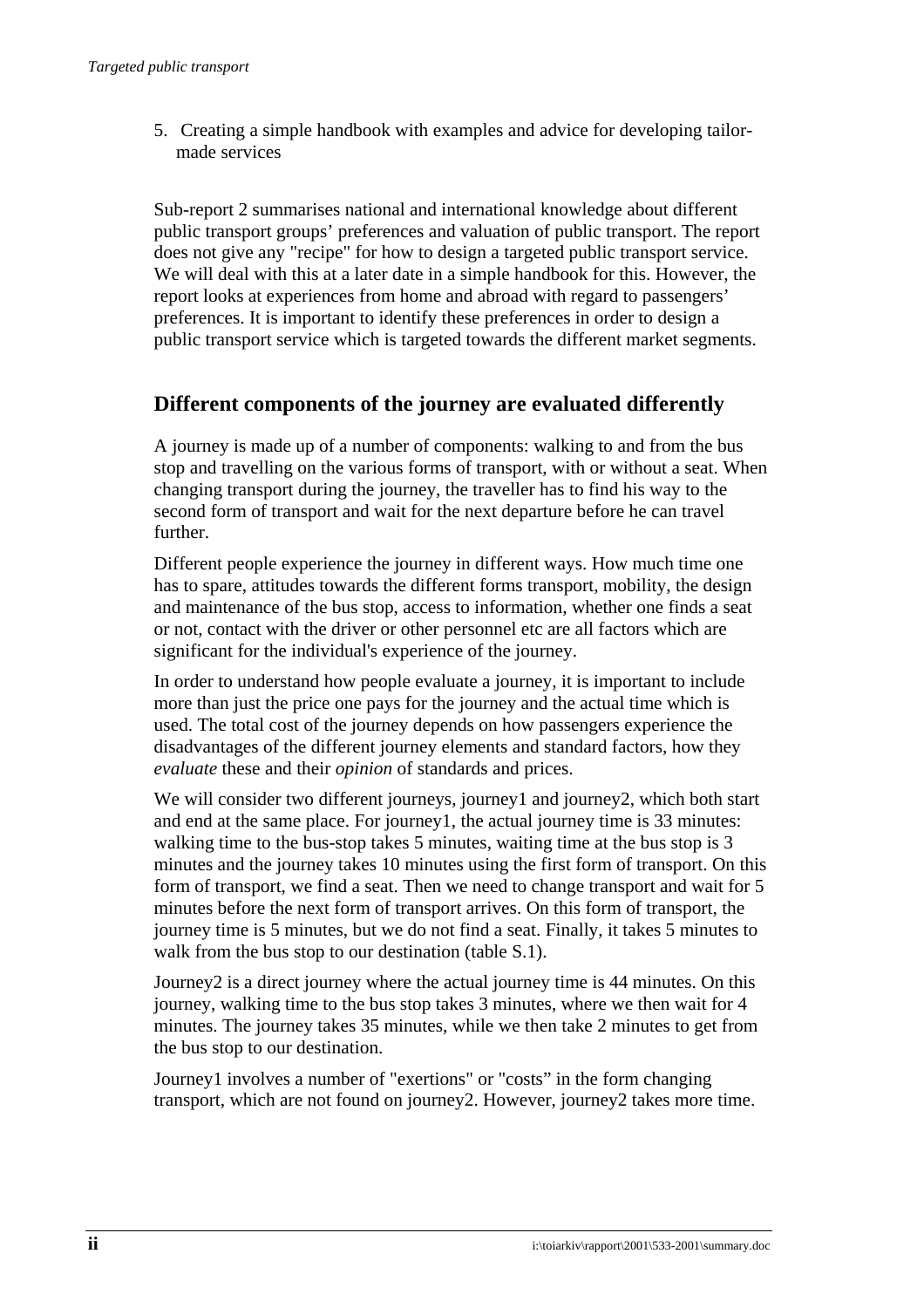|                                            | Non-weighted journey<br>time |                                  | Weighted/generalised journey<br>time |       |                      |       |
|--------------------------------------------|------------------------------|----------------------------------|--------------------------------------|-------|----------------------|-------|
|                                            | Journey1                     | Journey1<br>Journey <sub>2</sub> |                                      |       | Journey <sub>2</sub> |       |
|                                            |                              |                                  | Weight                               | Total | Weight               | Total |
| Walking time to bus stop                   | 5                            | 3                                | 2                                    | 10    | 2                    | 6     |
| Waiting time at bus-stop                   | 3                            | 4                                | 3                                    | 9     | 3                    | 12    |
| Journey time for transport $1 -$ with seat | 10                           | 35                               |                                      | 10    |                      | 35    |
| Time taken to change transport             | 5                            |                                  | 2,5                                  | 12,5  |                      |       |
| Journey time for transport 2 - no seat     | 5                            |                                  | 2,5                                  | 12,5  |                      |       |
| Walking time from bus stop                 | 5                            | 2                                | 2                                    | 10    | 2                    | 4     |
| Total journey time                         | 33                           | 44                               |                                      | 64    |                      | 57    |

*Table S.1: Non-weighted and weighted or generalised journey time for two alternative journeys. Minutes* 

The question is whether people prefer to take journey1 because it takes less time or whether the effort associated with journey1 is so great that journey2 appears to be a better alternative. Such evaluations will vary from group to group and from person to person.

If we give the cost of walking to the bus-stop a weight of 2 in relation to having a seat on the bus, a weight of 3 for the waiting time, a weight of 2.5 for having to change transport and a weight of 2.5 for having to stand on the journey, we find that the weighted journey time for journey1 is 64 minutes and 57 minutes for journey2. This means that, with the weighting we have given, journey2 appears to be a better alternative than journey1. The differences are not particularly great, but they illustrate an important point:

*Passengers will not necessarily choose the shortest journey time from door to door, but rather the alternative which appears overall to be the most convenient.* 

### **Valuing journey time components**

- Passenger valuation of the journey time depends on whether they have a seat or not. In Norwegian studies, journey times with a seat are evaluated on average at NOK 15-20 per hour, while journey times without a seat are evaluated at around NOK 40 per hour.
- The evaluation of the journey time, both with and without a seat, increases with the length of the journey. Those who pay for their journey with a single ticket or a ticket for a specific number of journeys evaluate the journey time more highly than those who have a monthly travel pass.
- Time-evaluation of journeys varies with the purpose of the journey. The time evaluation is higher on journeys which are undertaken in connection with work than for leisure journeys and higher on business journeys than on journeys to and from work.
- People with a high income generally have a higher time-evaluation than people with low incomes.
- The evaluation of frequency goes down when the interval between departures increases. The actual waiting time at the bus stop stabilises at 4-5 minutes even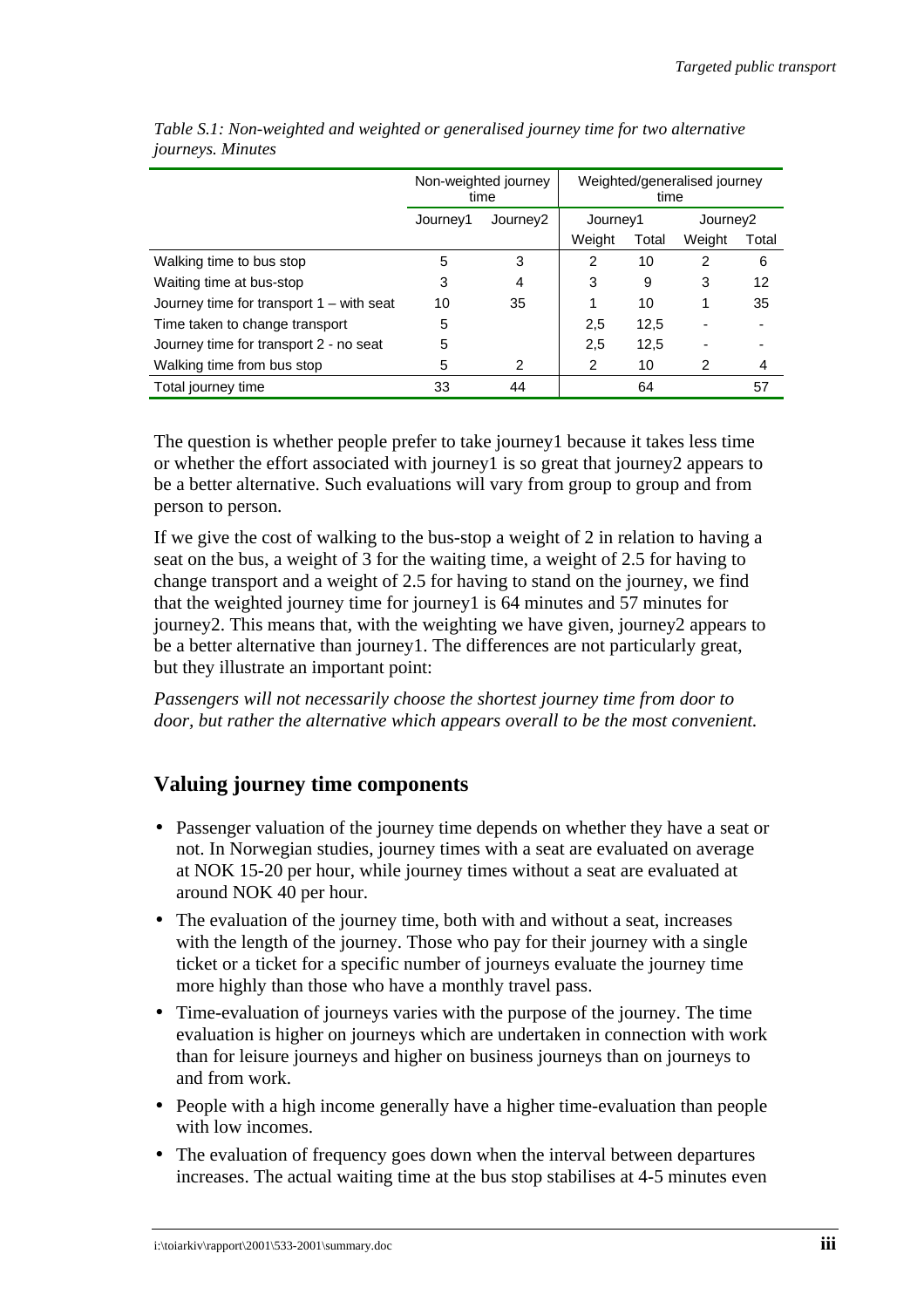with a low frequency, that is to say that road users adapt the time when they go to the bus stop on the basis of the stated departure times.

- Passengers are willing to pay a lot to avoid delays. Delays seem to be a greater disadvantage on leisure journeys than on journeys to or from work. People with a high income are willing to pay more to avoid delays than people with low incomes.
- Passengers experience changing from one form of transport to another as a disadvantage, both with regard to the actual change and also the time it takes to change.
- Passengers are willing to pay approximately twice as much to reduce walking time to/ from the bus stop as for reducing the journey time using public transport. Road users appraisal of walking time clearly varies with age. Older people find the walking time as more burdensome than others.

## **Valuing the qualities of the form of transport and the journey itself**

- Norwegian studies indicate that passengers prefer track-based public transports rather than buses. However, there may be greater differences in the quality of different bus services than between bus and railway.
- Passengers want comfort and convenience, both at the bus stop and during the journey itself. A number of Norwegian studies show that passengers are willing to pay for a covered station or bus stop shelter.
- More women than men experience feelings of a lack of safety when using public transport, but this is largely a big city problem. Passengers are therefore willing to pay for manned stations or for guards patrolling the stations.
- Information is essential for those using public transport. Real time information can contribute to making public transport more attractive for those who seldom use public transport. Studies from Stockholm show that passengers have a relatively high valuation of this type of information. The Norwegian studies show a lower valuation of real- time information. This may be due to the fact that few such information measures were to be found when the studies were carried out.
- Some passengers are more dependent on good access to transport, to the bus stop or to the platform, than others. This applies to groups with different types of physical handicaps, the elderly and those pushing prams. A good proportion of public transport users have or have had problems with getting on and off buses. Both Norwegian and Swedish studies show that passengers who need help to get on and off buses are willing to pay for this service.

## **Valuing line structure and routes**

• There is no general answer to the question of how the line network should be designed. The different alternatives should be evaluated from the type and density of building in the area and the needs which the population may have.